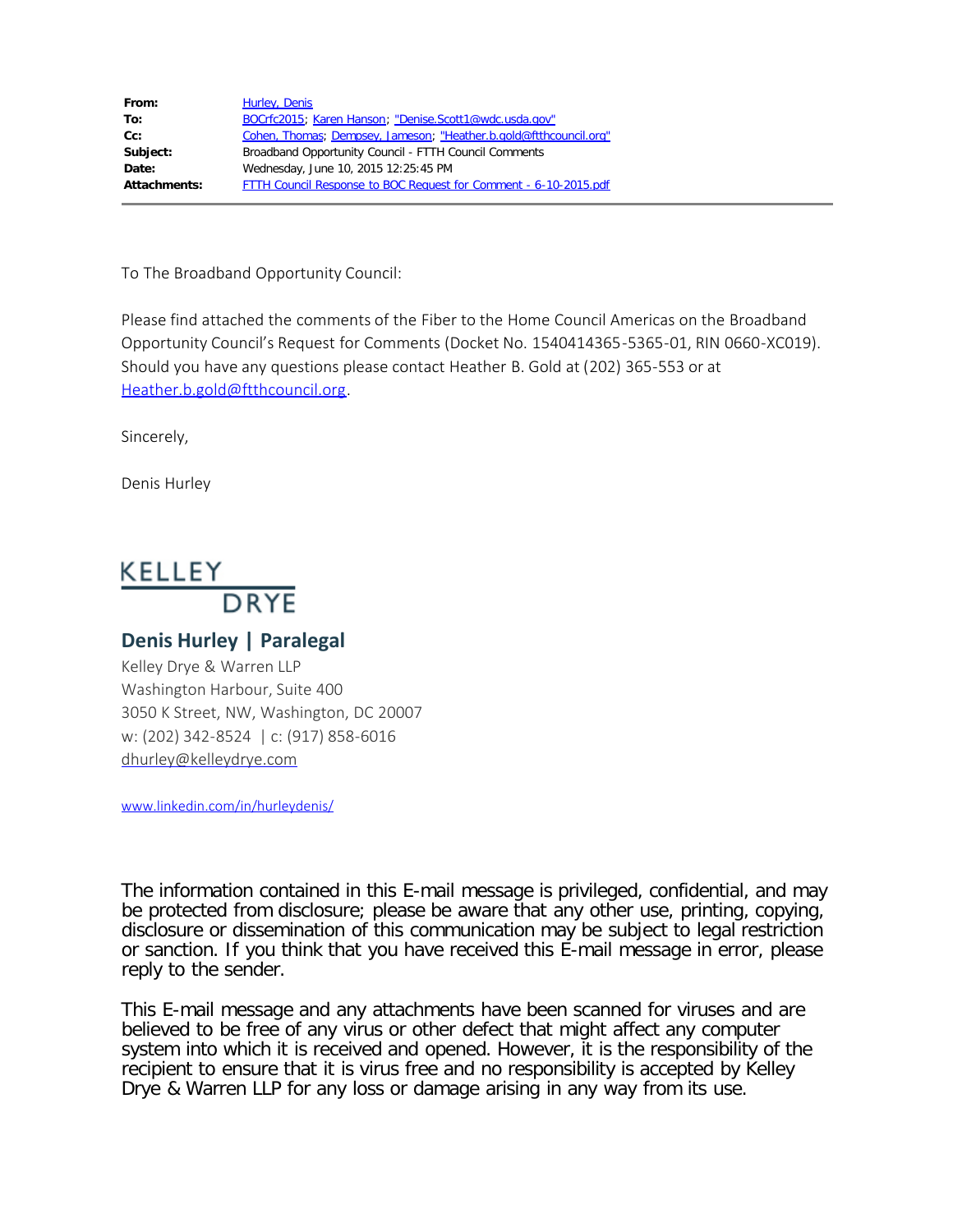

June 10, 2015

## **BY E-MAIL**

National Telecommunications and Information Administration U.S. Department of Commerce 1401 Constitution Avenue NW, Room 4626 Attn: Broadband Opportunity Council Washington, DC 20230

## **Re: In the Matter of Broadband Opportunity Council Notice and Request for Comment – Docket No. 1540414365-5365-01, RIN 0660-XC019**

Dear Ms. Hanson and Ms. Scott:

I am writing on behalf of the Fiber to the Home Council Americas ("FTTH Council" or the "Council") 1 in response to the Rural Utilities Service ("RUS") and the National Telecommunications and Information Administration ("NTIA") Broadband Opportunity Council ("BOC") Notice and Request for Comment ("Request for Comment") seeking input on "actions the federal government can take to promote broadband deployment, adoption, and competition, including by identifying and removing regulatory barriers unduly impeding investments in broadband technology."<sup>2</sup> In particular, the FTTH Council responds to the overarching questions: "How can the federal government promote best practices in broadband deployment and adoption? What resources are most useful to communities? What actions would be most helpful to communities seeking to improve broadband availability and use?"<sup>3</sup>

To encourage the deployment of advanced, all-fiber broadband infrastructure to all Americans, the federal government should adopt comprehensive strategies to lower regulatory barriers. For this reason, the Council appreciates the Executive Branch's efforts taken so far to

 $\frac{1}{1}$  The FTTH Council is a not-for-profit association whose mission is to accelerate deployment of all-fiber access networks by demonstrating how fiber-enabled applications and solutions create value for service providers and their customers, promote economic development, and enhance quality of life. The more than 300 members of the Council represent all areas of the broadband access industry, including service providers of all types and hardware and software equipment vendors.

<sup>2</sup> *See* Broadband Opportunity Council Notice and Request for Comment, Docket No. 1540414365-5365-01, RIN 0660-XC019, 80 Fed. Reg. 23785 (Apr. 29, 2015) ("Request for Comment").

<sup>3</sup> *See id.* ¶ 1.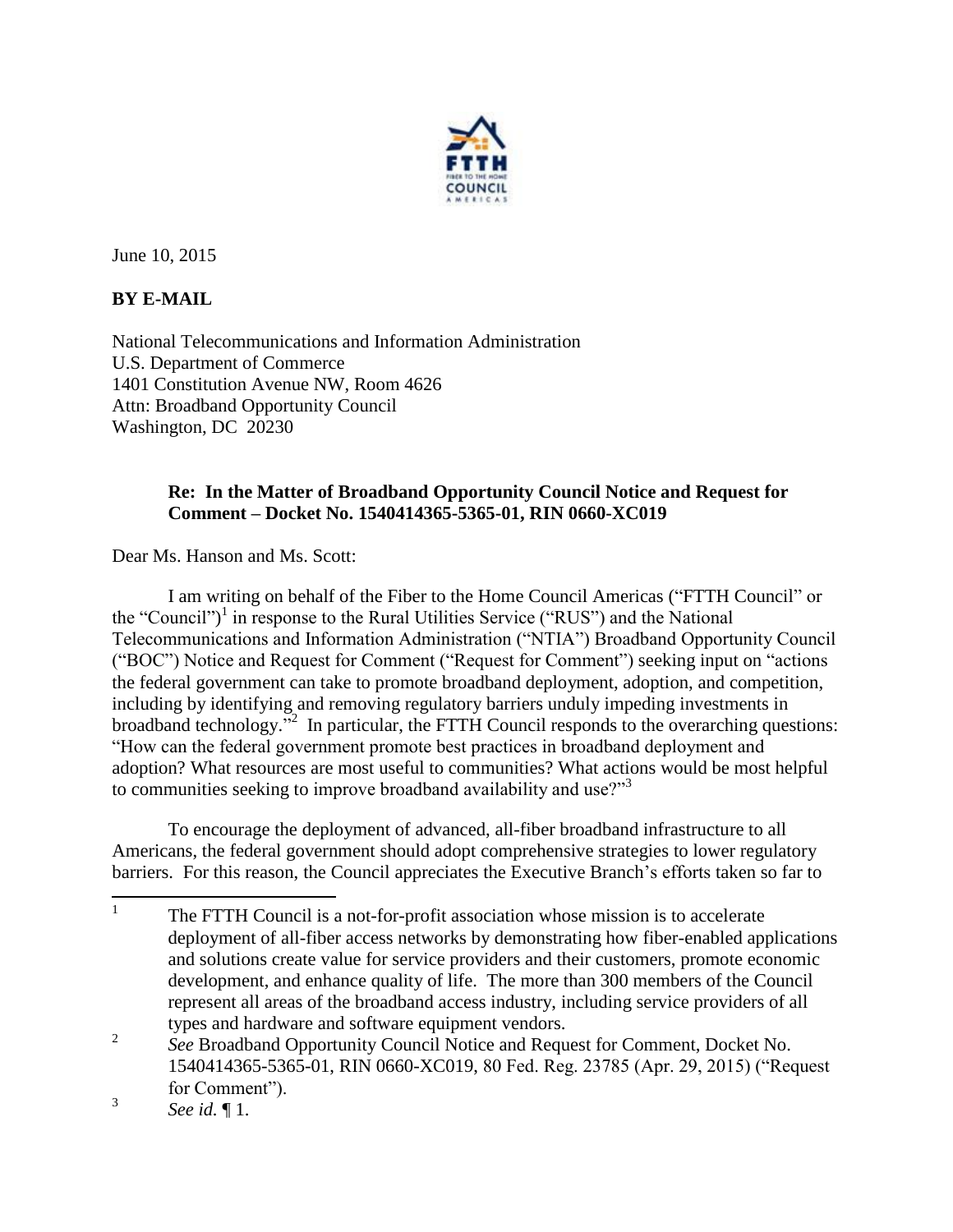reduce federal barriers to broadband deployment. For example, EO 13604 took the important step of establishing a Steering Committee on Federal Infrastructure Permitting and Review Process Improvement to investigate ways to streamline the federal permitting and review process, while EO 13616 established a Broadband Deployment on Federal Property Working Group specifically to address barriers to broadband deployment on federal property.<sup>4</sup> Subsequently, the Steering Committee and Working Group issued progress reports highlighting the steps they have already taken—and steps they plan to take—to improve the federal permitting process and facilitate time- and cost-effective permitting approval of major infrastructure projects, including broadband deployments.<sup>5</sup> However, the Working Group has not provided a status report on its progress in nearly two years, and the Steering Committee's Implementation Plan only addresses broadband in passing. Thus, there is still much work to do and threshold problems to address.

One of the most pressing concerns is that providers and local communities do not have a single, easy-to-use source of information to enable them to understand how to access federal funds, obtain necessary permits, and adopt successful strategies to deploy broadband infrastructure. Instead, information is distributed across numerous federal websites, none of which provides a complete picture.  $6$  Even the Federal Infrastructure Projects Permitting

<sup>6</sup> While the broadband map on the Federal Infrastructure Projects Permitting Dashboard provides helpful information about federal assets with respect to wireless facilities siting,

 $\frac{1}{4}$  *See* Executive Order 13604, *Improving Performance of federal Permitting and Review of Infrastructure Projects*, 77 Fed. Reg. 18887 (Mar. 22, 2012); Executive Order 13616, *Accelerating Broadband Infrastructure Deployment*, 77 Fed. Reg. 36903 (June 14, 2012); Presidential Memorandum, "Modernizing Federal Infrastructure Review and Permitting Regulations, Policies, and Procedures" (May 17, 2013), *available at* [https://www.whitehouse.gov/the-press-office/2013/05/17/presidential-memorandum](https://www.whitehouse.gov/the-press-office/2013/05/17/presidential-memorandum-modernizing-federal-infrastructure-review-and-pe)[modernizing-federal-infrastructure-review-and-pe.](https://www.whitehouse.gov/the-press-office/2013/05/17/presidential-memorandum-modernizing-federal-infrastructure-review-and-pe)

<sup>5</sup> In August 2013, the Working Group issued a progress report identifying several of its accomplishments, including: aggregating data sets on federal asset locations; creating common forms and templates; developing an online platform for common applications and forms; ensuring increased accessibility and usability of federal broadband documentation; and establishing "dig once" best practices. *See* Broadband Deployment on Federal Property Working Group, "Implementing Executive Order 13616: Progress on Accelerating Broadband Infrastructure Deployment" (Aug. 2013), *available at*  [https://www.whitehouse.gov/sites/default/files/microsites/ostp/broadband\\_eo\\_implement](https://www.whitehouse.gov/sites/default/files/microsites/ostp/broadband_eo_implementation.pdf) [ation.pdf.](https://www.whitehouse.gov/sites/default/files/microsites/ostp/broadband_eo_implementation.pdf) Similarly, in May 2014, the Steering Committee issued an Implementation Plan with strategies—including improving transparency and establishing a dedicated team for multi-agency approval processes—for halving aggregate timelines for major infrastructure projects. *See* Steering Committee on Federal Infrastructure Permitting and Review Process Improvement, "Implementation Plan for the Presidential Memorandum on Modernizing Infrastructure Permitting," *available at*  [http://www.permits.performance.gov/pm-implementation-plan-2014.pdf.](http://www.permits.performance.gov/pm-implementation-plan-2014.pdf) However, since that time, neither the Steering Committee nor the Working Group has filed progress

updates, and it is unclear whether progress continues.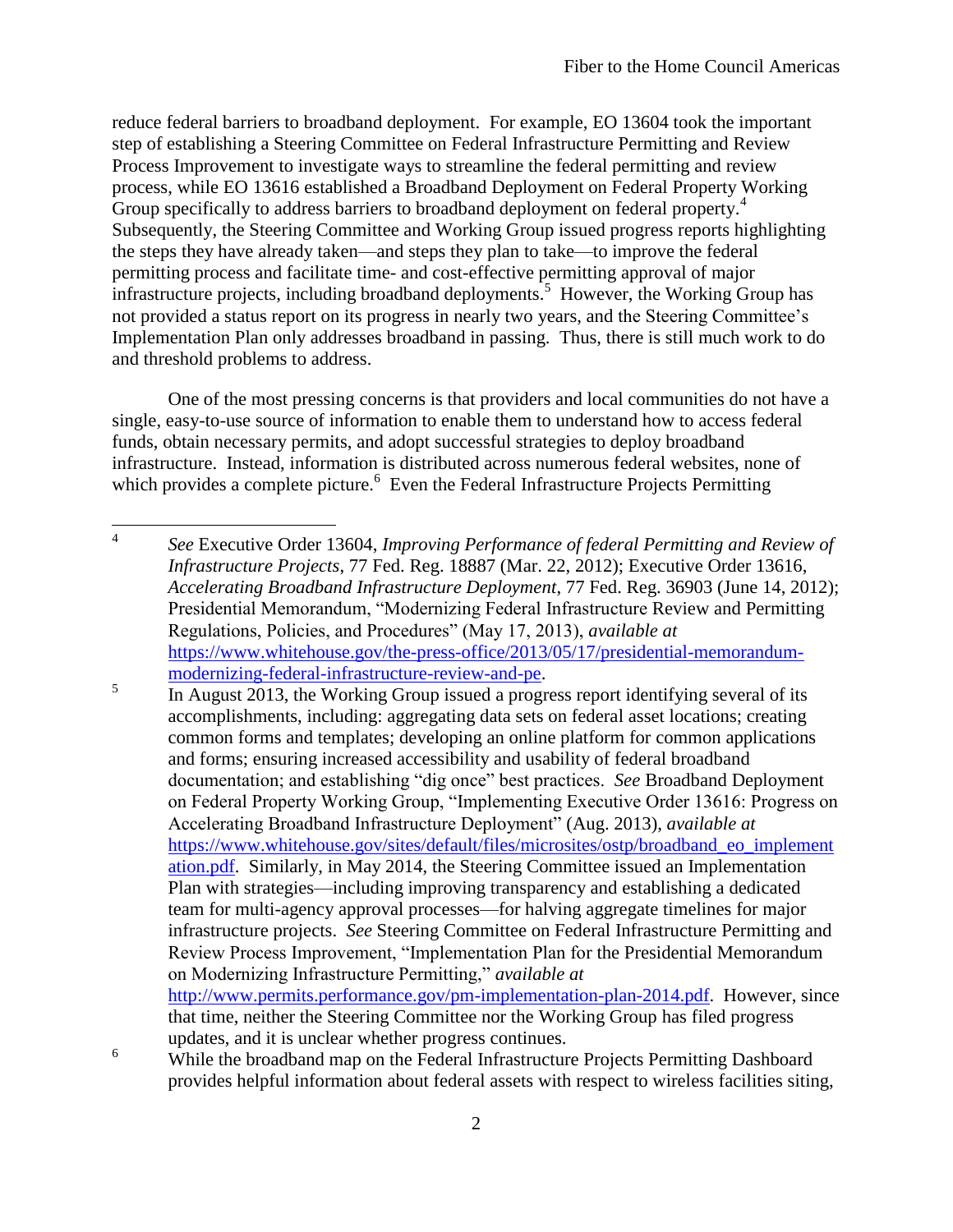Dashboard, which is intended to track project schedules and metrics for major infrastructure projects, fails to provide users with a comprehensive guide.<sup>7</sup> As a result, providers spend too much time and resources, including by hiring outside consultants, gathering even basic information about project development. This can cause significant delays and additional cost before the feasibility of a broadband deployment can even be assessed.

To remedy this problem, the Council recommends the Executive Branch adopt two proposals: (1) an online broadband deployment handbook; and (2) an interagency broadband deployment consulting service to assist providers with navigating federal permitting policies and procedures and accessing federal funding resources.

First, the Executive Branch should develop an online federal broadband deployment handbook that can serve as a one-stop shop for prospective broadband infrastructure projects. This handbook should include at least the following four components:

- **A Roadmap for Accessing Federal Funding.** The handbook should include an easy-touse roadmap of all federal resources available for funding different aspects of a broadband infrastructure deployment—from developing feasibility plans through actual construction. The Council has developed a similar guide as a part of its Community Toolkit, which provides local communities with information about federal funding that can be used to deploy all-fiber networks. $8\,$  However, in developing its guide, the Council has faced significant challenges trying to compile the information and ensure that it is complete and up to date.
- **Clear Instructions for Permitting.** While the existing Dashboard contains information about permitting, this information can be overwhelming for small providers and communities. The handbook, therefore, should have clear instructions for providers and local communities to understand the permitting process for access to federal assets, such as poles, ducts, conduits, and other rights of way.
- **A More Complete Broadband Map.** The handbook should include a more complete national broadband map that providers and local communities can use when applying for funding or permits. This map should not only denote all underserved and unserved areas, but other federal assets that providers could use to expedite deployment, such as highway conduit and federal buildings.
- **Best Practices for Local Communities.** The handbook should also include a collection of best practices that local communities can leverage to improve the business case for all-

l

it does not appear to provide similarly helpful information for wireline deployments. *See*  Federal Infrastructure Projects Permitting Dashboard, Broadband Map, [http://www.permits.performance.gov/broadband\\_map.](http://www.permits.performance.gov/broadband_map)

<sup>7</sup> *See* Federal Infrastructure Projects Permitting Dashboard, [http://www.permits.performance.gov/.](http://www.permits.performance.gov/)

<sup>8</sup> *See* FTTH Council, Community Toolkit: Funding, [http://www.ftthcouncil.org/p/cm/ld/fid=374.](http://www.ftthcouncil.org/p/cm/ld/fid=374)